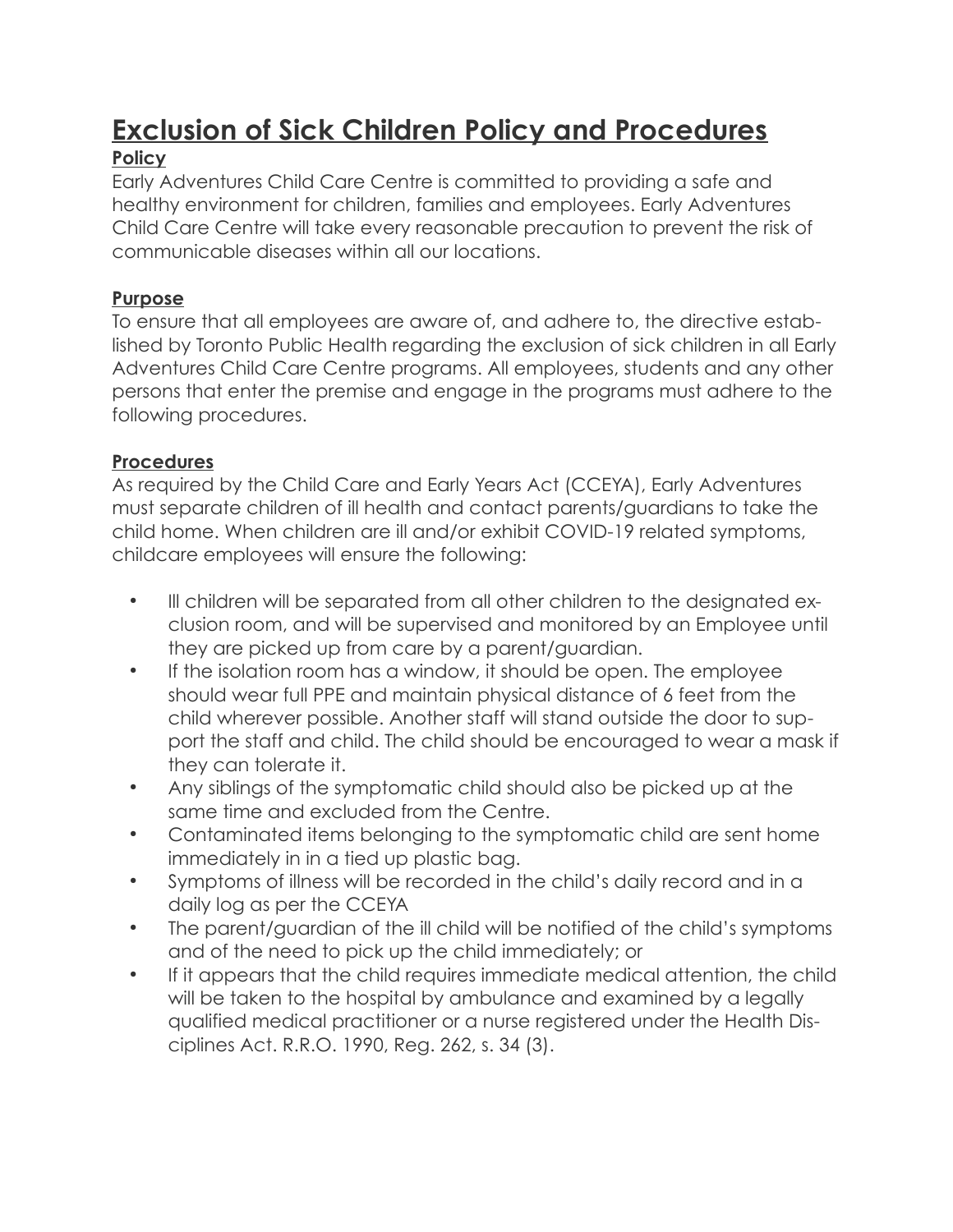## **When Your Child is Sick at Daycare**

Staff will complete a basic health check and screening to ensure your child is asymptomatic when they arrive. Your child will also be monitored throughout the day.

**If your child is showing any ill symptoms at home (e.g. fever, cough, difficulty breathing, loss of taste or smell, nausea, vomiting, diarrhea) your child should not attend care and should remain home and isolate for 5 days.** 

**Your child can return if the Covid-19 test is negative AND if they have been free of symptoms for 24 hours**.

**If you or your child are being managed by Toronto Public Health, (e.g., confirmed cases of COVID-19, household contacts of cases) you must notify the supervisor and follow instructions from TPH to determine when to return to the facility.** 

If a child begins to experience symptoms of COVID-19 during the day, we will:

- Isolate the child in a designated room until they are picked up or able to go home. Provide supervision until the child is picked up. Parents/ guardians or emergency contacts will be notified to pick up a sick children as soon as possible and within 1 hour.
- Children older than two years old should wear a medical mask (if tolerated), if they are able to use it properly
- Child care staff supervising the child should maintain physical distancing as best as possible, wear PPE, including medical mask and eye protection
- Provide tissues to the ill child to help support respiratory etiquette
- Open outside doors and windows to increase air circulation in the area if it can be done so safely.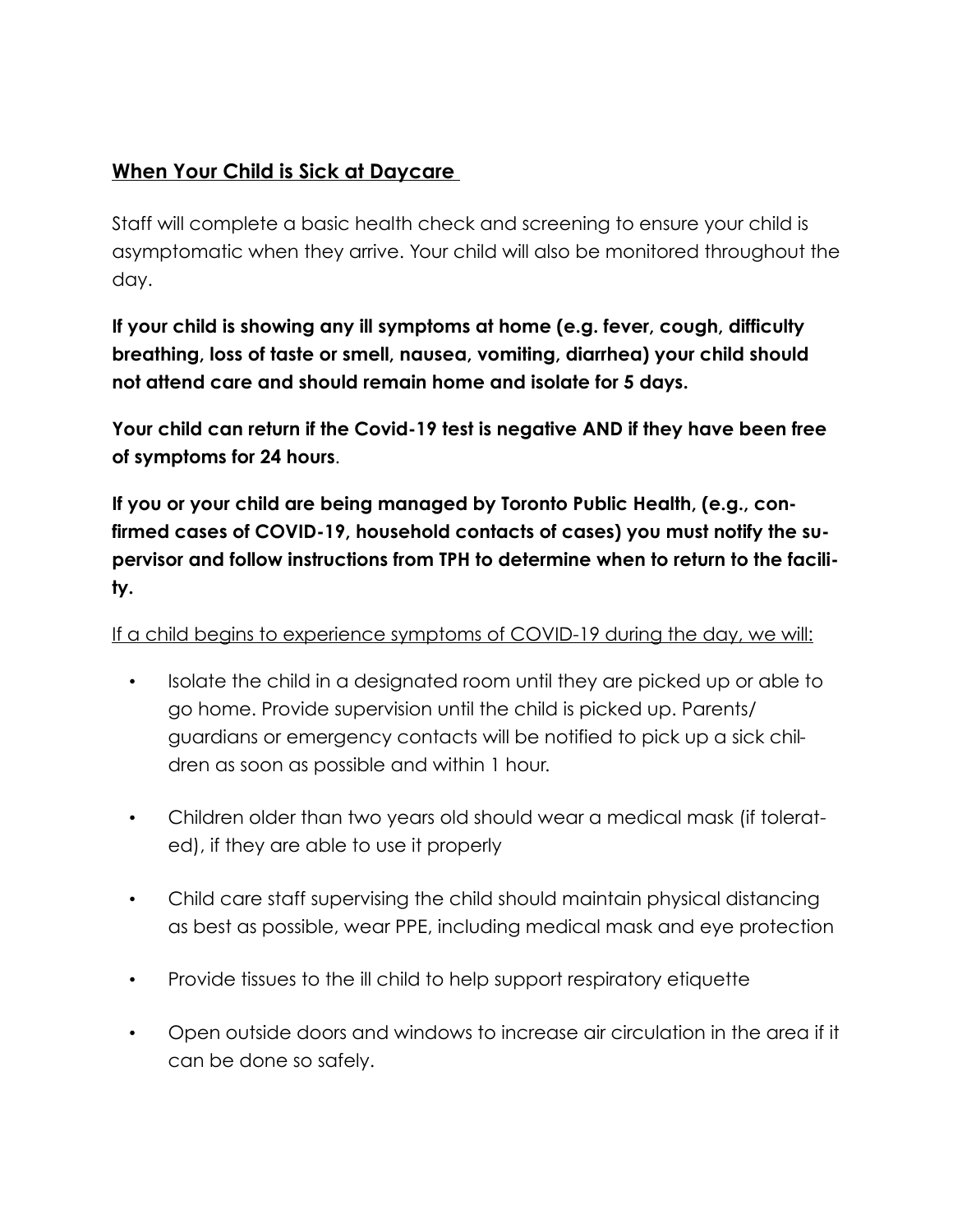- Clean and disinfect the area immediately after the child is picked up
- The designated room must have hand sanitizer (70-90% alcohol concentration) available

Child care staff and children who have been exposed to an individual who became ill with symptoms must continue to be grouped together (i.e cohorted) and monitored for signs and symptoms of illness.

### **If a Staff gets sick/develops symptoms:**

- 1. Ill staff will inform the Director/designate immediately of symptom(s)
- 2. Staff will be separated from all others
	- a. in designated exclusion space (indoor or outdoor) to arrange a ride
	- b. leave the childcare site immediately
- 3. Symptoms of illness will be recorded
- 4. Staff will be encouraged to receive a COVID-19 test. They may be allowed to return to the centre based on a Negative Covid-19 test result, or an alternative assessment made by physician or health care practitioner regarding symptoms or the determination that COVID-19 testing is not required.
- 5. The exclusion room will be cleaned and disinfected immediately after staff has left

# **Outbreak Management**

Symptomatic employees/children will be excluded from the program. Symptomatic employees and children will be directed take a Rapid Antigen test and to self-isolate for a period of 5 days.

Those who test negative for COVID-19, must be excluded for 24 hours **after**  symptom resolution.

If a child or Employees have been excluded due to symptoms related to Suspected COVID-19 case:

• The Supervisor/Designate will inform the Directors immediately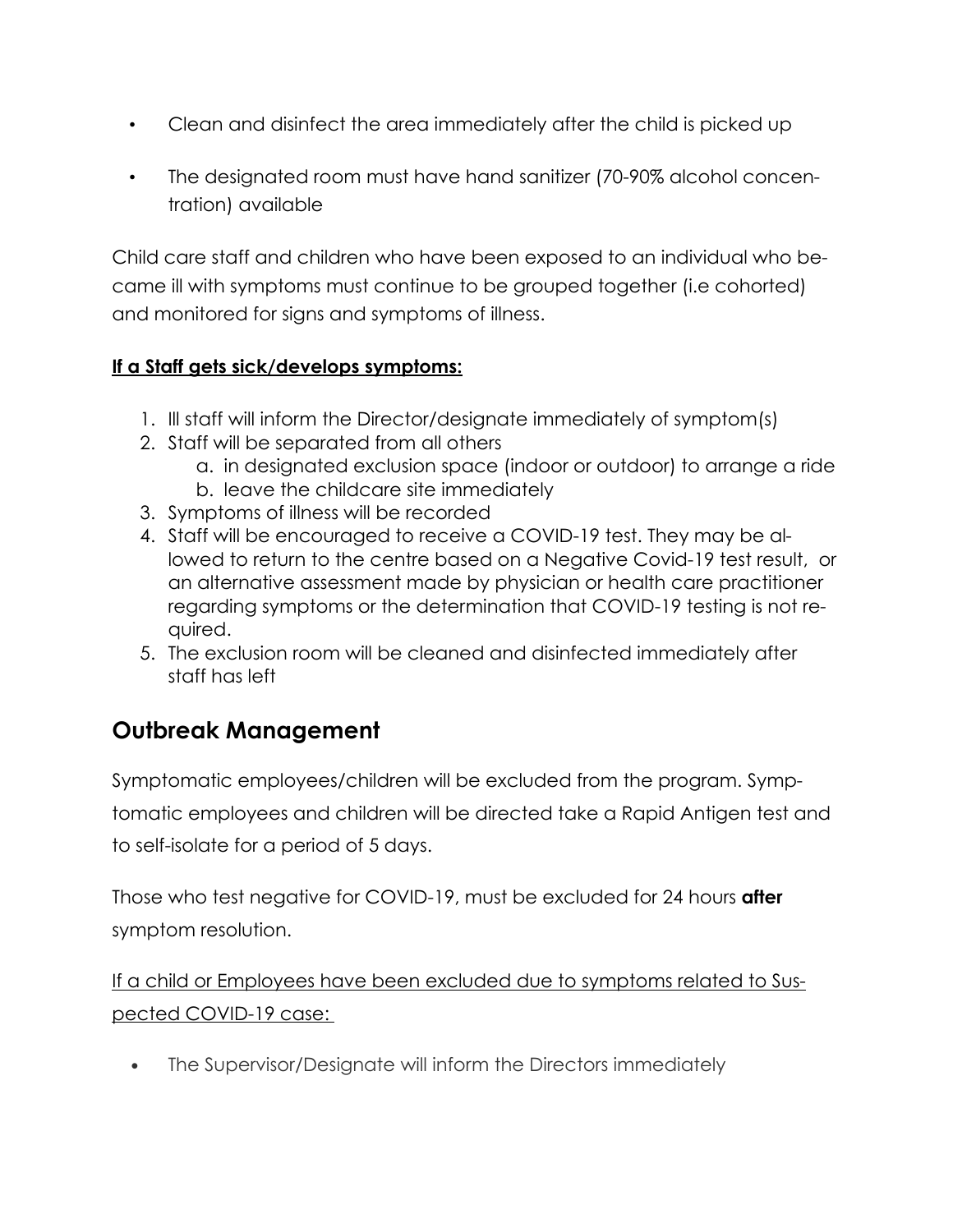- Determine close contacts, Public Health does not consider all children within the cohort are a close contact but staff will continue to monitor all children for symptoms. **Individuals only exposed at school with all public health measures in place are not generally considered high-risk contacts.**
- Symptomatic Employees and children will be referred to self-isolate and take a RAT.

#### **When to exclude**

Childcare employees should exclude a sick child when the child has any signs and/or symptoms that are greater than normal, or if the child is unable to participate in regular programming because of illness.

Exclusion Examples:

- If the child has one or more of the following symptoms fever, cough, shortness of breath, decrease or loss of taste/smell, nausea, vomiting or diarrhea
- Symptoms defined as greater than normal would be if a child has diarrhea consistent with teething, and an additional symptom presents itself, such as lethargy
- Only one employee should be in the designated exclusion room and attempt physical distancing. A second staff will remain outside the room for support to the employee in the room. Employees should wear full PPE. Employees should perform hand hygiene and attempt to not touch their face with unwashed hands
- If possible, a mask should be placed on the ill child, but only if the child is able to understand that they cannot touch it.

#### **How to exclude a Child with non COVID-19 symptoms**

- One staff will supervise the child in a designated room with a hand washing sink and/or hand sanitizer available
- Notify parents/caregivers of the sick child for pick up
- Only one staff should be in the designated exclusion room and attempt physical distancing. Staff must wear a mask and gloves. Eye protection must be worn if physical distancing of 6ft / 2m cannot be maintained and there is anticipation of contact with bodily fluids.
- Increase ventilation in the designated exclusion room if possible (e.g., open windows)
- Clean and disinfect the area immediately after the child has been sent home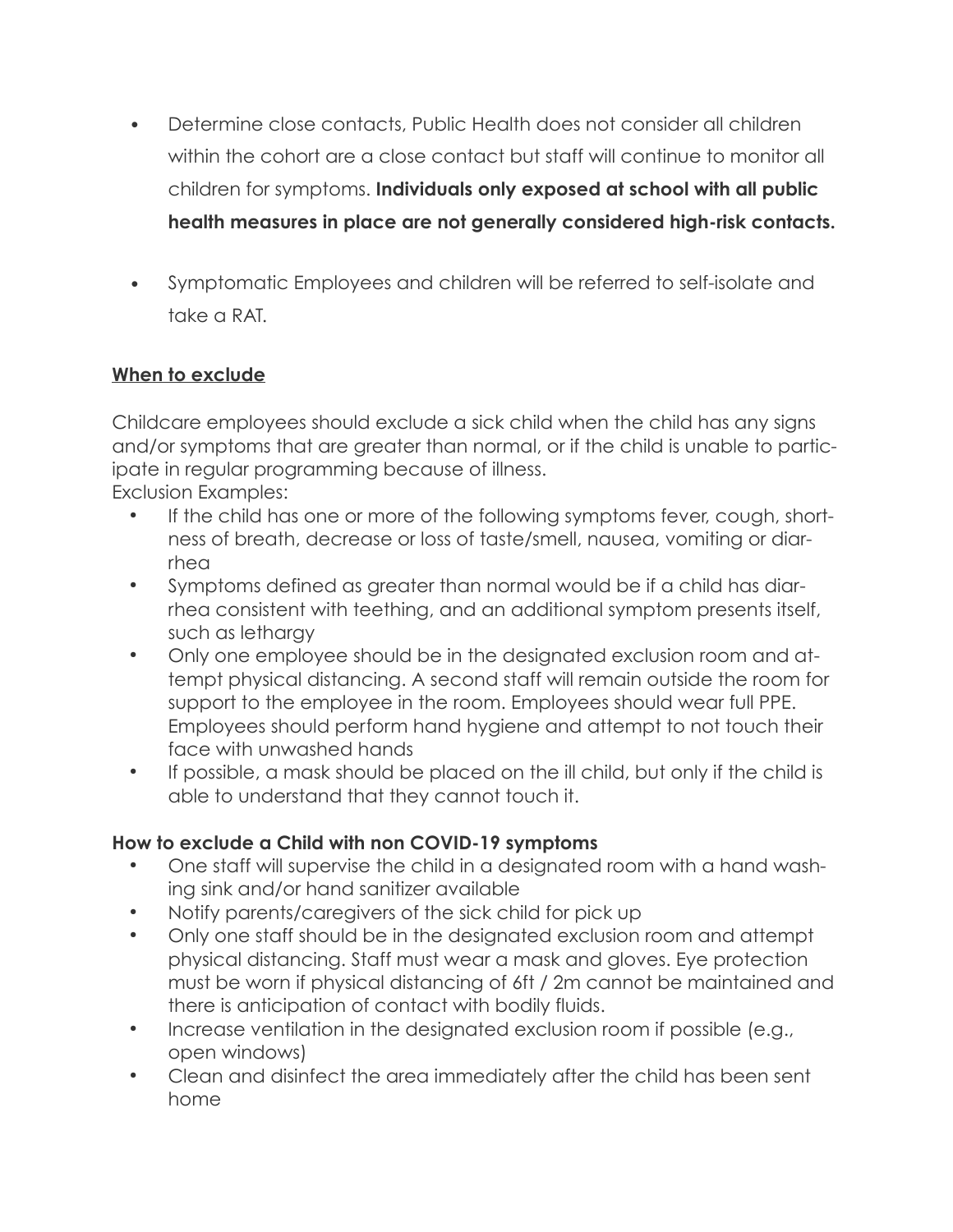• While cleaning and disinfecting wear PPE

#### **How to exclude a child with two or more COVID-19 symptoms if symptoms are considered to be COVID-19 related (refer to most recent health screening checklist)**

- Supervise the child in a designated room with a hand washing sink and/or hand sanitizer available
- Notify parents/caregivers of the sick child for pick up
- the employee isolating with the child and the cohort the child was in. In addition, staff should perform hand hygiene and attempt to not touch their face with unwashed hands
- Only one employee should be in the designated exclusion room and attempt physical distancing. Employees should wear full PPE. In addition, Employees should perform hand hygiene and attempt to not touch their face with unwashed hands
- If possible, a mask should be placed on the ill child, but only if the child is able to understand that they cannot touch it. Masks will not be provided to any child under the age of two.
- Increase ventilation in the designated exclusion room if possible (e.g., open windows)
- Tissues should be provided to the child for proper respiratory etiquette, with proper disposal of the tissues
- Wearing full PPE, clean and disinfect the area immediately after the child has been sent home
- Determine close contacts, Public Health does not consider all children within the cohort are a close contact but staff will continue to monitor all children for symptoms. **Individuals only exposed at school with all public health measures in place are not generally considered high-risk contacts.**
- During this period they should avoid contact with vulnerable persons or settings where there are vulnerable persons (i.e., long-term care homes)
- Employees and children who are being managed by Toronto Public Health should follow their instructions to determine when to return to the child care centre.

#### **Surveillance**

Ensuring that all environmental conditions are constantly monitored is essential in preventing and reducing illness. Employees must monitor for an increase in